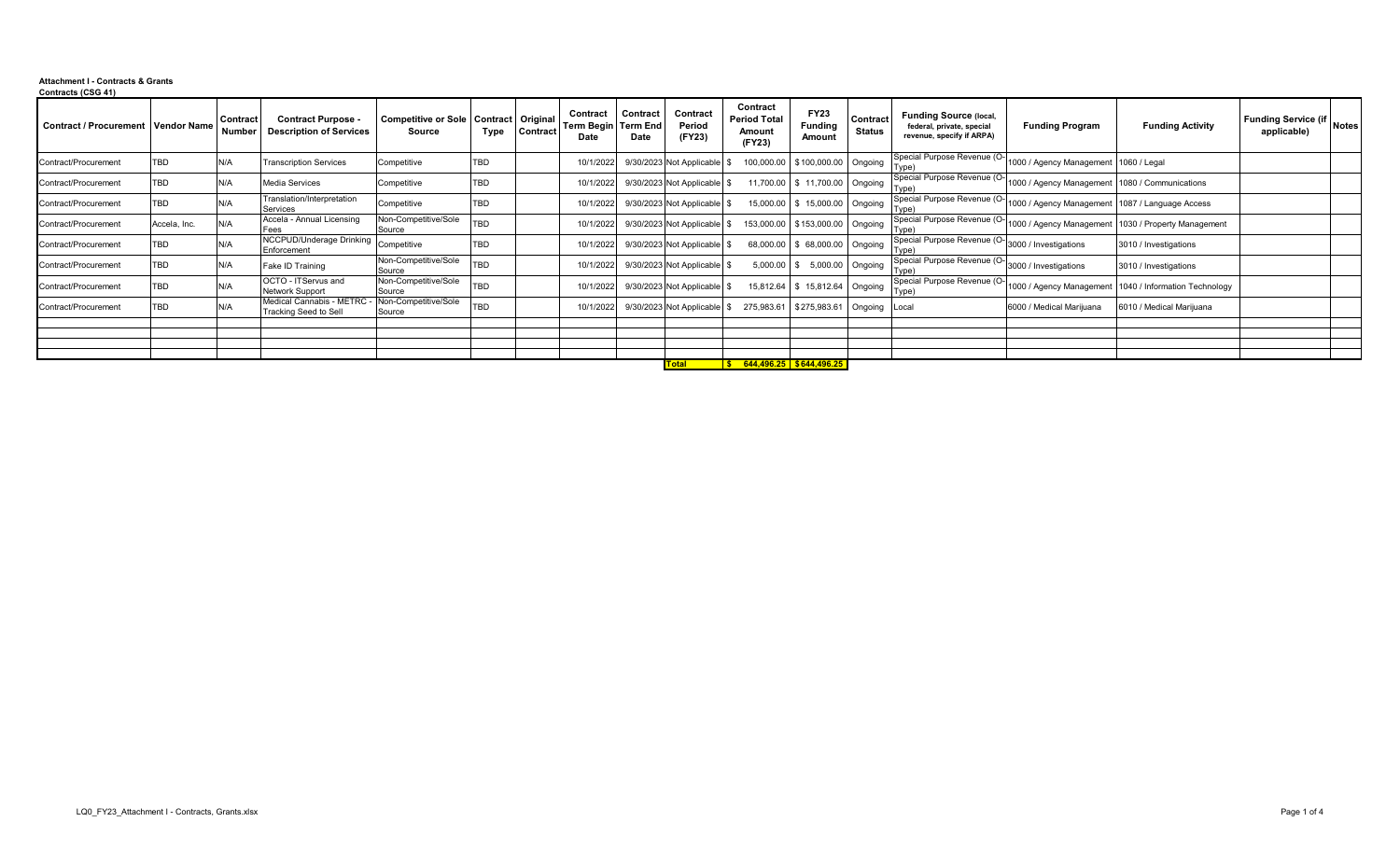### **Attachment I - Contracts & Grants Subsidies and Transfers (CSG 50)**

| Original Grant Term   Grant   Grant   Grant Period   FY23  <br>  Grant   Begin Date   Term End   Period   Total Amount   Funding Grant Status  <br>  Amount   Begin Date   (FY23)   (FY23)   Amount  <br><b>Funding Source (local,<br/>federal, private, special<br/>revenue, specify if ARPA)</b><br><b>Competitive or</b><br><b>Grant Purpose -</b><br>Grant<br><b>Grantee Name</b><br>Grant<br>Sole Source<br>Number   Description of Services<br><b>N/A</b> |  |  |  |  |  |  |  |  |
|-----------------------------------------------------------------------------------------------------------------------------------------------------------------------------------------------------------------------------------------------------------------------------------------------------------------------------------------------------------------------------------------------------------------------------------------------------------------|--|--|--|--|--|--|--|--|
| Funding   Funding   Funding Service   Notes<br>  Program   Activity   (if applicable)   Notes                                                                                                                                                                                                                                                                                                                                                                   |  |  |  |  |  |  |  |  |
|                                                                                                                                                                                                                                                                                                                                                                                                                                                                 |  |  |  |  |  |  |  |  |
|                                                                                                                                                                                                                                                                                                                                                                                                                                                                 |  |  |  |  |  |  |  |  |
|                                                                                                                                                                                                                                                                                                                                                                                                                                                                 |  |  |  |  |  |  |  |  |
|                                                                                                                                                                                                                                                                                                                                                                                                                                                                 |  |  |  |  |  |  |  |  |
|                                                                                                                                                                                                                                                                                                                                                                                                                                                                 |  |  |  |  |  |  |  |  |
|                                                                                                                                                                                                                                                                                                                                                                                                                                                                 |  |  |  |  |  |  |  |  |
|                                                                                                                                                                                                                                                                                                                                                                                                                                                                 |  |  |  |  |  |  |  |  |
|                                                                                                                                                                                                                                                                                                                                                                                                                                                                 |  |  |  |  |  |  |  |  |
|                                                                                                                                                                                                                                                                                                                                                                                                                                                                 |  |  |  |  |  |  |  |  |
|                                                                                                                                                                                                                                                                                                                                                                                                                                                                 |  |  |  |  |  |  |  |  |
|                                                                                                                                                                                                                                                                                                                                                                                                                                                                 |  |  |  |  |  |  |  |  |
|                                                                                                                                                                                                                                                                                                                                                                                                                                                                 |  |  |  |  |  |  |  |  |
|                                                                                                                                                                                                                                                                                                                                                                                                                                                                 |  |  |  |  |  |  |  |  |
|                                                                                                                                                                                                                                                                                                                                                                                                                                                                 |  |  |  |  |  |  |  |  |
|                                                                                                                                                                                                                                                                                                                                                                                                                                                                 |  |  |  |  |  |  |  |  |
|                                                                                                                                                                                                                                                                                                                                                                                                                                                                 |  |  |  |  |  |  |  |  |
|                                                                                                                                                                                                                                                                                                                                                                                                                                                                 |  |  |  |  |  |  |  |  |
|                                                                                                                                                                                                                                                                                                                                                                                                                                                                 |  |  |  |  |  |  |  |  |
|                                                                                                                                                                                                                                                                                                                                                                                                                                                                 |  |  |  |  |  |  |  |  |
|                                                                                                                                                                                                                                                                                                                                                                                                                                                                 |  |  |  |  |  |  |  |  |
|                                                                                                                                                                                                                                                                                                                                                                                                                                                                 |  |  |  |  |  |  |  |  |
|                                                                                                                                                                                                                                                                                                                                                                                                                                                                 |  |  |  |  |  |  |  |  |
|                                                                                                                                                                                                                                                                                                                                                                                                                                                                 |  |  |  |  |  |  |  |  |
|                                                                                                                                                                                                                                                                                                                                                                                                                                                                 |  |  |  |  |  |  |  |  |
|                                                                                                                                                                                                                                                                                                                                                                                                                                                                 |  |  |  |  |  |  |  |  |
|                                                                                                                                                                                                                                                                                                                                                                                                                                                                 |  |  |  |  |  |  |  |  |
|                                                                                                                                                                                                                                                                                                                                                                                                                                                                 |  |  |  |  |  |  |  |  |
|                                                                                                                                                                                                                                                                                                                                                                                                                                                                 |  |  |  |  |  |  |  |  |
|                                                                                                                                                                                                                                                                                                                                                                                                                                                                 |  |  |  |  |  |  |  |  |
|                                                                                                                                                                                                                                                                                                                                                                                                                                                                 |  |  |  |  |  |  |  |  |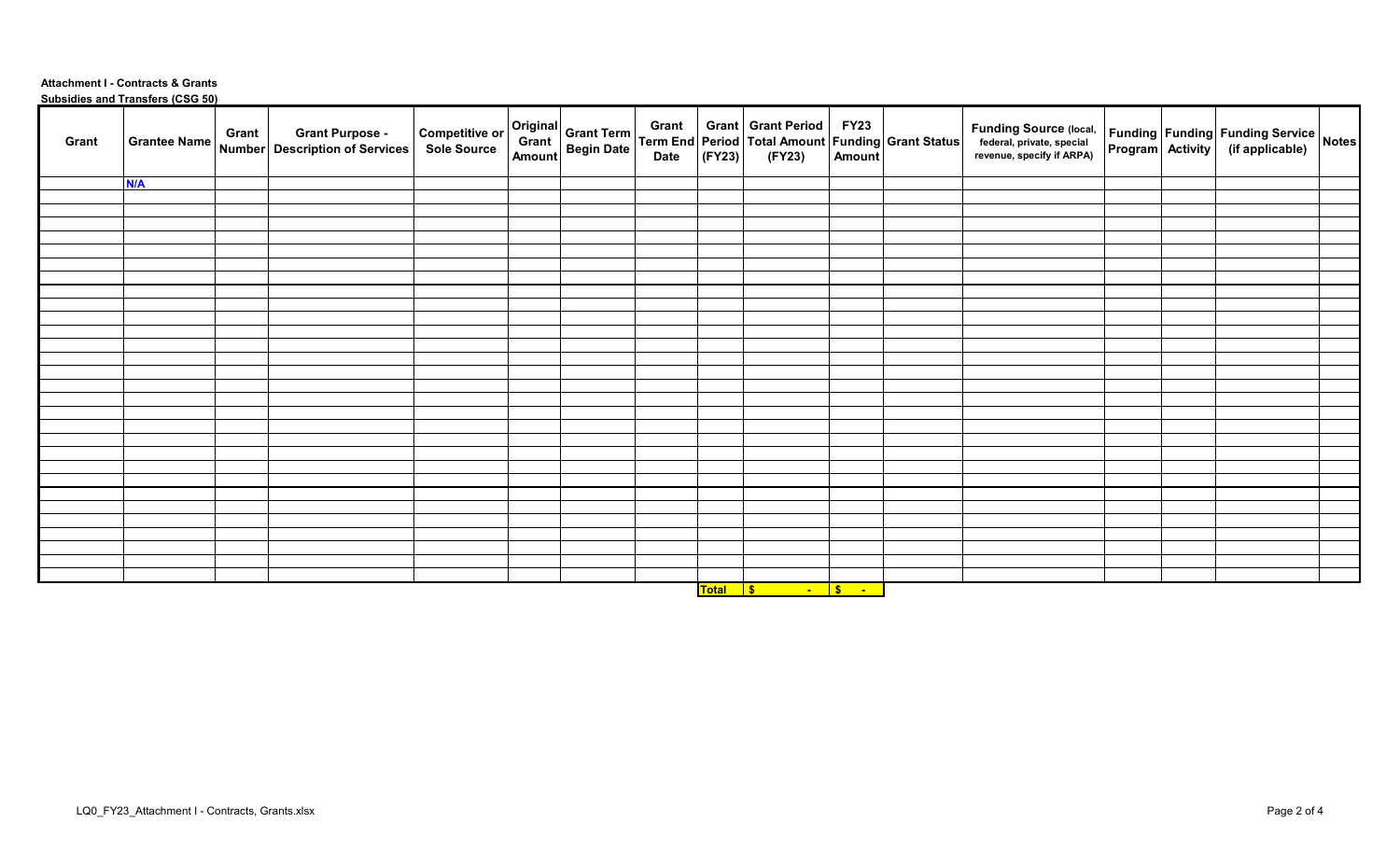#### **Attachment I - Contracts & Grants Contracts (All Other CSGs)**

| Contract /<br><b>Procurement vs</b><br>Grant | Vendor /<br><b>Grantee Name</b>   | Contract<br>Number<br>Grant<br>Number | <b>Contract / Grant Purpose</b><br><b>Description of Services</b> | Competitive or<br><b>Sole Source</b> | <b>Contract Type (N/A</b><br>for Grants) | Original<br>Contract<br>Grant<br>Amount | Contract /<br>Grant Term Grant Term<br><b>Begin Date</b> | Contract<br><b>End Date</b>             | Contract<br>Grant<br>Period<br>(FY23) | Contract<br><b>Grant Period</b><br>Total Amoun<br>(FY23) | <b>FY23</b><br>Fundina<br><b>Amount</b> | Contract<br><b>Grant Status</b> | Funding Source (local.<br>federal, private, special revenue,<br>specify if ARPA) | <b>Funding Program</b>   | <b>Funding Activity</b>                           | <b>Funding Service (i</b><br>applicable) | <b>Funding CSG Notes</b> |  |
|----------------------------------------------|-----------------------------------|---------------------------------------|-------------------------------------------------------------------|--------------------------------------|------------------------------------------|-----------------------------------------|----------------------------------------------------------|-----------------------------------------|---------------------------------------|----------------------------------------------------------|-----------------------------------------|---------------------------------|----------------------------------------------------------------------------------|--------------------------|---------------------------------------------------|------------------------------------------|--------------------------|--|
| Contract/Procurement                         | TBD                               | N/A                                   | mployee supplies                                                  | Competitive                          | TBD                                      |                                         | 10/1/202                                                 | 9/30/2023                               | <b>Not Applicab</b>                   | 30,000.00                                                | 30,000.00                               | Ongoing                         | Special Purpose Revenue (O-<br>[vne]                                             | 1000 / Agency Management | 030 / Property Management                         |                                          | 0020                     |  |
| Contract/Procurement                         | TBD                               | N/A                                   | icensing bill paper                                               | Competitive                          | TBD                                      |                                         | 10/1/202                                                 | 9/30/2023 Not Applicable                |                                       | 7,000.00                                                 | 7.000.00                                | Ongoing                         | Special Purpose Revenue (O-<br>Tvne)                                             | 2000 / Licensing         | 2010 / Licensing                                  |                                          | 0020                     |  |
| Contract/Procurement                         | TBD                               | N/A                                   | Parking                                                           | Competitive                          | TBD                                      |                                         | 10/1/2022                                                | 9/30/2023 Not Applicabl                 |                                       | 100.00                                                   | 100.00                                  | Ongoing                         | Special Purpose Revenue (O-<br>Tyne)                                             | 3000 / Investigations    | 3010 / Investigations                             |                                          | 0020                     |  |
| Contract/Procurement                         | <b>TBD</b>                        | N/A                                   | Medical Cannabis Office Supplies Competitive                      |                                      | TBD                                      |                                         | 10/1/2022                                                | 9/30/2023                               | Not Applicab                          | 23,195.00                                                | 23,195.00                               | Ongoing                         | Special Purpose Revenue (O-<br>Type)                                             | 6000 / Medical Marijuana | 6010 / Medical Marijuana                          |                                          | 0020                     |  |
|                                              |                                   |                                       |                                                                   |                                      |                                          |                                         |                                                          |                                         | <b>Supplies Total:</b>                | 60.295.00                                                | 60.295.00                               |                                 |                                                                                  |                          |                                                   |                                          |                          |  |
| Contract/Procurement                         | OCTO                              | N/A                                   | <b>Telecommunications</b>                                         | TBD                                  | <b>TBD</b>                               |                                         | 10/1/2022                                                | 9/30/2023                               | <b>Not Applicab</b>                   | 82,679.65                                                | 82,679.65                               | Ongoing                         | Special Purpose Revenue (O-<br>Type)                                             | 000 / Agency Management  | 030 / Property Management                         |                                          | 0031                     |  |
|                                              |                                   |                                       |                                                                   |                                      |                                          |                                         |                                                          |                                         | <b>Fixed Cost Total:</b>              | 82,679.65                                                | 82,679.65                               |                                 |                                                                                  |                          |                                                   |                                          |                          |  |
| Contract/Procurement                         | <b>TBD</b>                        | N/A                                   | DCOP/CWD (Center for<br><b>Norkforce Development</b> )            | TBD                                  | <b>TBD</b>                               |                                         | 10/1/2022                                                | 9/30/2023                               | Not Applicabl                         | 29,000.00                                                | 29,000.00                               | Ongoing                         | Special Purpose Revenue (O-<br>Tvpe)                                             | 000 / Agency Management  | 015 / Training and Employee<br><b>Development</b> |                                          | 0040                     |  |
| Contract/Procurement                         | <b>ISPS</b>                       | N/A                                   | Equipment maintenance<br>greements                                | Non-Competitive/S TBD                |                                          |                                         | 10/1/2022                                                | 9/30/2023 Not Applicabl                 |                                       | 42.000.00                                                | 42.000.00                               | Ongoing                         | Special Purpose Revenue (O-<br>[vne)                                             | 000 / Agency Management  | 030 / Property Management                         |                                          | 0040                     |  |
| Contract/Procurement                         | TBD                               | N/A                                   | Postage                                                           | TBD                                  | TBD                                      |                                         | 10/1/2022                                                | 9/30/2023 Not Applicabl                 |                                       | 23,000.00                                                | 23,000.00                               | Ongoing                         | Special Purpose Revenue (O-<br>[vne)                                             | 000 / Agency Management  | 030 / Property Management                         |                                          | 0040                     |  |
| Contract/Procurement                         | <b>TBD</b>                        | N/A                                   | rinting of forms, envelopes,<br>lacards, biz cards, etc           | Competitive                          | TBD                                      |                                         | 10/1/2022                                                | 9/30/2023 Not Applicabl                 |                                       | 20,000.00                                                | 20,000.00                               | Ongoing                         | Special Purpose Revenue (O-<br>Type)                                             | 000 / Agency Management  | 030 / Property Management                         |                                          | 0040                     |  |
| Contract/Procurement                         | осто                              | N/A                                   | <b>OCTO - ITServus and Network</b><br>Support                     | TBD                                  | TBD                                      |                                         | 10/1/2022                                                | 9/30/2023 Not Applicable                |                                       | 19,455.71                                                | 19,455.7                                | Ongoing                         | Special Purpose Revenue (O-<br>Type)                                             | 000 / Agency Management  | 040 / Information Technology                      |                                          | 0040                     |  |
| Contract/Procuremen                          | Office of Finance<br>and Treasurv | N/A                                   | Merchant Service Fees                                             | TBD                                  | TBD                                      |                                         | 10/1/2022                                                | 9/30/2023 Not Applicable \$             |                                       | 75,000.00                                                | 75,000.00 Ongoing                       |                                 | Special Purpose Revenue (O-<br>Type)                                             | 000 / Agency Management  | 050 / Financial Services                          |                                          | 0040                     |  |
| Contract/Procurement                         | <b>Board Members</b>              | N/A                                   | Board stipends                                                    | TBD                                  | TBD                                      |                                         | 10/1/2022                                                | 9/30/2023 Not Applicabl                 |                                       | 120,000.00                                               | 120,000.00                              | Ongoing                         | Special Purpose Revenue (O-<br>[vpe]                                             | 1000 / Agency Managemen  | 060 / Legal                                       |                                          | 0040                     |  |
| Contract/Procurement                         | <b>TBD</b>                        | N/A                                   | Support Services (Lexis Nexis)                                    | TBD                                  | TBD                                      |                                         | 10/1/202                                                 | 9/30/2023 Not Applicable                |                                       | 5,000.00                                                 | 5.000.00                                | Ongoing                         | Special Purpose Revenue (O-<br>Type)                                             | 000 / Agency Management  | 060 / Legal                                       |                                          | 0040                     |  |
| Contract/Procurement                         | <b>DPW</b>                        | N/A                                   | Fleet maintenance                                                 | TBD                                  | TBD                                      |                                         | 10/1/2022                                                | 9/30/2023 Not Applicable                |                                       | 34,559.51                                                | 34,559.5                                | Ongoing                         | Special Purpose Revenue (O-<br>Type)                                             | 000 / Agency Management  | 070 / Fleet Management                            |                                          | 0040                     |  |
| Contract/Procurement                         | <b>TBD</b>                        | N/A                                   | Bonding (cashiers)                                                | TBD                                  | <b>TBD</b>                               |                                         | 10/1/2022                                                | 9/30/2023                               | Not Applicabl                         | 2,500.00                                                 | 2,500.00                                | Ongoing                         | Special Purpose Revenue (O-<br>[vpe)                                             | 2000 / Licensing         | 2010 / Licensing                                  |                                          | 0040                     |  |
| Contract/Procurement                         | <b>OUC</b>                        | N/A                                   | Radio/telecommunication<br>ervices                                | TBD                                  | TBD                                      |                                         | 10/1/2022                                                | 9/30/2023 Not Applicable                |                                       | 2,000.00                                                 | 2,000.00                                | Ongoing                         | Special Purpose Revenue (O-                                                      | 3000 / Investigations    | 3010 / Investigations                             |                                          | 0040                     |  |
| Contract/Procurement                         | TBD                               | N/A                                   | Medical Cannabis Office Suppor                                    | TBD                                  | TBD                                      |                                         | 10/1/2022                                                | 9/30/2023 Not Applicabl                 |                                       | 13,700.00                                                | 13,700.00                               | Ongoing                         | Special Purpose Revenue (O-<br>Type)                                             | 6000 / Medical Marijuana | 6010 / Medical Marijuana                          |                                          | 0040                     |  |
| Contract/Procurement                         | <b>TBD</b>                        | N/A                                   | Medical Cannabis - Employee<br>Training                           | TBD                                  | TBD                                      |                                         | 10/1/2022                                                | 9/30/2023 Not Applicabl                 |                                       | 18,000.00                                                | 18,000.00                               | Ongoing                         | Special Purpose Revenue (O-<br>Tyne)                                             | 6000 / Medical Mariiuana | 6010 / Medical Mariiuana                          |                                          | 0040                     |  |
| Contract/Procurement                         | TBD                               | N/A                                   | Medical Cannabis - Conferences                                    | TBD                                  | TBD                                      |                                         | 10/1/2022                                                | 9/30/2023 Not Applicabl                 |                                       | 5,000.00                                                 | 5,000.00                                | Ongoing                         | Special Purpose Revenue (O-<br>[vpe)                                             | 3000 / Medical Marijuana | 6010 / Medical Marijuana                          |                                          | 0040                     |  |
|                                              |                                   |                                       |                                                                   | TBD                                  | TBD                                      |                                         |                                                          | Other Svcs. & Charges Total:            |                                       | 409.215.22                                               | 409.215.22                              |                                 |                                                                                  |                          |                                                   |                                          |                          |  |
| Contract/Procurement                         | TBD                               | N/A                                   | Computers and laptops                                             | TBD                                  | TBD                                      |                                         | 10/1/2022                                                | 9/30/2023 Not Applicable                |                                       | 10,000.00                                                | 10,000.00                               | Ongoing                         | Special Purpose Revenue (O-<br>[vne)                                             | 000 / Agency Management  | 040 / Information Technology                      |                                          | 0070                     |  |
| Contract/Procurement                         | TBD                               | N/A                                   | New Computer system for<br>annabis;                               | TBD                                  | TBD                                      |                                         | 10/1/2022                                                | 9/30/2023 Not Applicabl                 |                                       | 160,000.00                                               | \$160,000.00                            | Ongoing                         | Special Purpose Revenue (O-<br>Type)                                             | 6000 / Medical Marijuana | 6010 / Medical Mariiuana                          |                                          | 0070                     |  |
|                                              |                                   |                                       |                                                                   |                                      |                                          |                                         |                                                          | <b>Equipment &amp; Machinery Total:</b> |                                       | 170.000.00                                               | \$170,000.00                            |                                 |                                                                                  |                          |                                                   |                                          |                          |  |
|                                              |                                   |                                       |                                                                   |                                      |                                          |                                         |                                                          |                                         |                                       |                                                          |                                         |                                 |                                                                                  |                          |                                                   |                                          |                          |  |
|                                              |                                   |                                       |                                                                   |                                      |                                          |                                         |                                                          |                                         |                                       |                                                          |                                         |                                 |                                                                                  |                          |                                                   |                                          |                          |  |
|                                              |                                   |                                       |                                                                   |                                      |                                          |                                         |                                                          |                                         | <b>Total</b>                          | <u>S 722.189.87 S 722.189.87</u>                         |                                         |                                 |                                                                                  |                          |                                                   |                                          |                          |  |